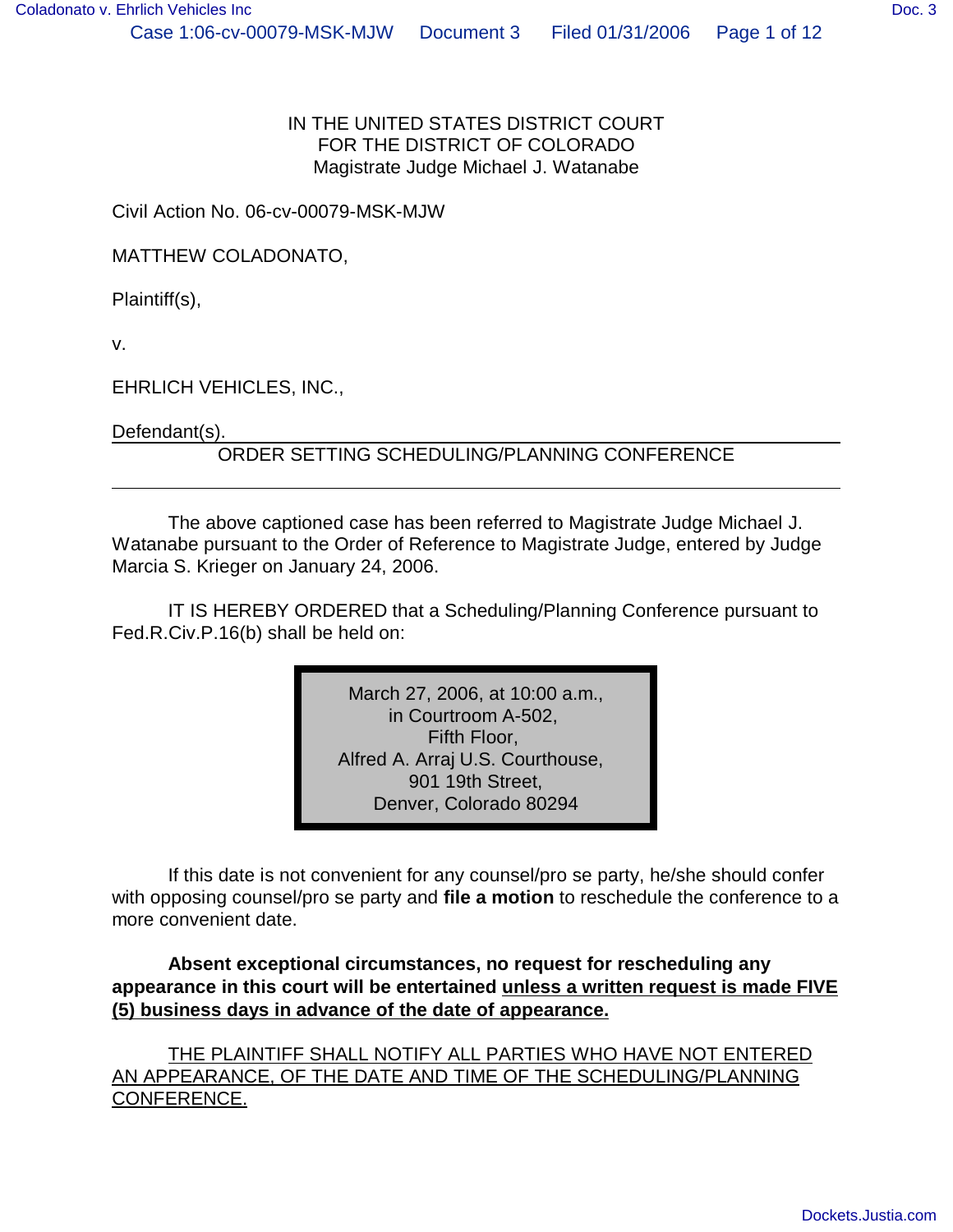IT IS ORDERED that counsel/pro se parties in this case shall hold a prescheduling conference meeting and prepare a proposed Scheduling Order in accordance with Fed.R.Civ.P.26(f) as amended, and D.C.COLO.LCivR 26.1 and App. F, on or before 21 days prior to scheduling conference. Pursuant to Fed.R.Civ.P.26(d), as amended, no discovery shall be sought until after the pre-scheduling conference meeting. No later than 5 days prior to the Scheduling/Planning Conference, counsel/pro se parties shall submit their proposed Scheduling Order **(in PDF)** in compliance with the ECF Filing Procedures. An additional copy shall be provided to chambers by e-mail with the subject line "Proposed Scheduling Order" and case number **(in WordPerfect format)** to: Watanabe\_Chambers@cod.uscourts.gov. In addition, on or before 14 days after the pre-scheduling conference meeting, the parties shall comply with the mandatory disclosure requirements of Fed.R.Civ.P.26(a)(1), as amended.

Counsel/pro se parties shall prepare the proposed Scheduling Order in accordance with the form which may be downloaded in richtext format from the forms section of the Court's website at www.cod.uscourts.gov, and are also attached to this document. Instructions for downloading in richtext format are posted in the forms section of the website. Parties who are *pro se* or do not have access to the internet may visit the Clerk's Office in Alfred A. Arraj U.S. Courthouse, 901 19th Street, Room A-105, Denver, Colorado. (The Clerk's Office telephone number is (303) 844-3433.) Scheduling Orders prepared by parties not represented by counsel, or without access to ECF, shall be submitted on paper.

IT IS FURTHER ORDERED that at least five (5) days prior to the Scheduling/ Planning Conference, counsel/pro se parties shall each submit a brief Confidential Settlement Statement to the Magistrate Judge **ONLY**, outlining the facts and issues involved in the case, and the possibilities for settlement, including any settlement authority from the client. ECF participants shall submit their Confidential settlement statements to chambers with a subject line "Confidential Settlement Statement" and the case number to: Watanabe\_Chambers@cod.uscourts.gov. (The Confidential Settlement Statement should be in PDF format and sent as an attachment to the email.) Counsel should be prepared to discuss settlement at the Scheduling/Planning Conference and should obtain settlement authority from the client, or have the client available either in person or by telephone. Confidential Settlement Statements prepared by parties not represented by counsel, or without access to ECF, shall be submitted on paper.

All out-of-state counsel shall comply with D.C.COLO.LCivR 83.3 prior to the Scheduling/Planning Conference.

It is the responsibility of counsel to notice the court of their entry of appearance, notice of withdrawal, notice of substitution of counsel, or notice of change of counsel's address, e-mail address, or telephone number by complying with the ECF Procedures and, filing the appropriate document with the court.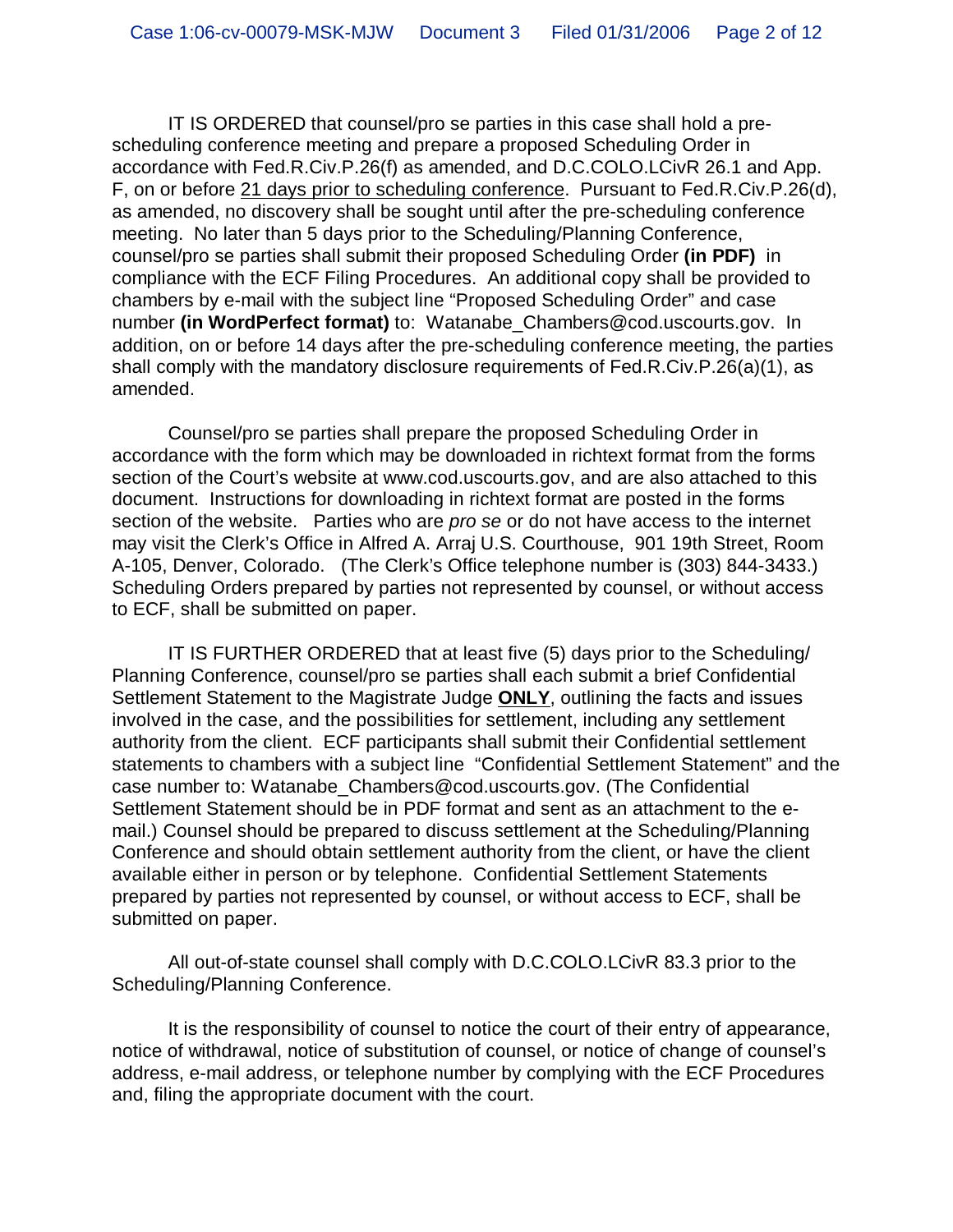Please remember that **everyone** seeking entry into the Alfred A. Arraj United States Courthouse will be required to show valid photo identification. See D.C.COLO.LCivR 83.2B. Failure to comply with this requirement will result in denial of entry into the Alfred A. Arraj United States Courthouse.

DONE AND SIGNED THIS 31<sup>ST</sup> DAY OF JANUARY, 2006.

BY THE COURT:

s/Michael J. Watanabe MICHAEL J. WATANABE United States Magistrate Judge

mjw/den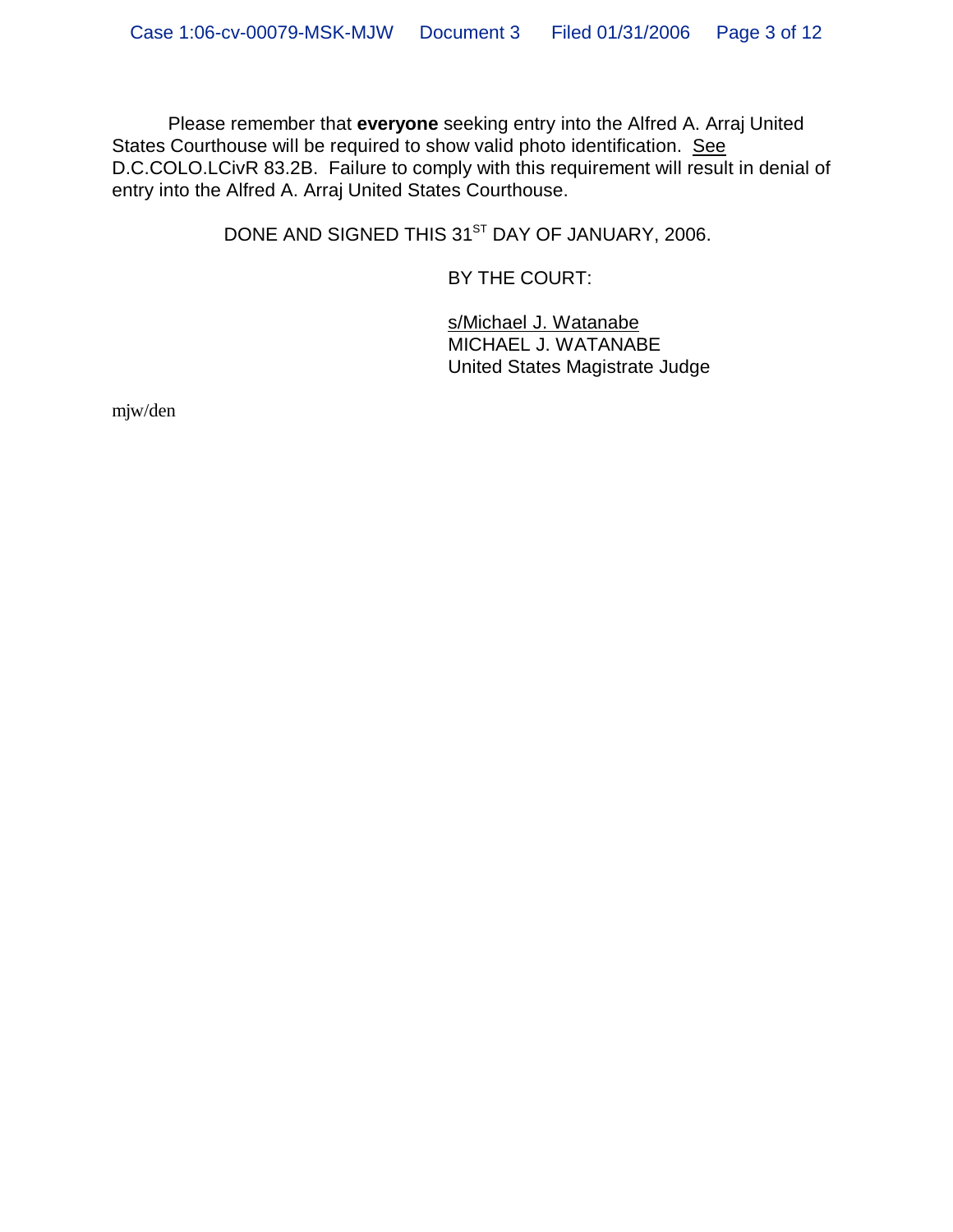Atch 1

#### INSTRUCTIONS FOR PREPARATION OF SCHEDULING ORDER

When the court has set a scheduling conference pursuant to Fed. R. Civ. P. 16 and D.C.COLO.LCivR 16.1 and 16.2 , a scheduling order shall be prepared in accordance with these instructions. In accordance with Fed. R. Civ. P. 26(f), no discovery shall be done by the parties until the parties meet and attempt to agree on a scheduling order. The rule 26(f) meeting shall be held at least 21 days before the proposed scheduling order is due to be tendered. The disclosures required by Fed. R. Civ. P. 26(a)(1) shall be exchanged at or within 14 days after the rule 26(f) meeting. Do not file any disclosure statements with the court.

Five days before the scheduling conference (see Fed. R. Civ. P. 6 for all computations of time), counsel are to tender a proposed scheduling order which shall include the signatures of counsel and pro se parties and shall provide for approval by the court as specified on the attached form. Counsel and pro se parties should try, in good faith, to agree upon matters covered in the scheduling order. Any area of disagreement should be set forth with a brief statement concerning the basis for the disagreement. The parties should expect that the court will make modifications in the proposed scheduling order and will want to discuss all issues affecting management of the case.

D.C.COLO.LCivR 72.2 authorizes magistrates judges to exercise jurisdiction of civil matters upon the consent of the parties. If all parties have consented to the exercise of jurisdiction by a magistrate judge pursuant to D.C.COLO.LCivR 72.2, the "Notice of Availability of a United States Magistrate Judge to Exercise Jurisdiction and Consent to the Exercise of Jurisdiction by a United States Magistrate Judge" form and a proposed order of reference are to be filed promptly with the Clerk of the Court and the consent indicated in section 6. of the proposed scheduling order. Note that D.C.COLO.LCivR 72.2D. provides, in part: "Written consent to proceed before a magistrate judge must be filed no later than ten days after the discovery cut-off date. In cases not requiring discovery, the parties shall have 40 days from the filing of the last responsive pleading to file their unanimous consent." Refer to D.C.COLO.LCivR 72.2F. if all parties have not been served or in the event additional parties are added after the scheduling conference.

Listed on the following pages is the format for the proposed scheduling order. The bracketed and italicized information on the form explains what the court expects. Scheduling orders shall be double-spaced in accordance with D.C.COLO.LCivR 10.1E., even though the instructions in the following format for the proposed scheduling order are single-spaced.

(Rev. 04/15/02)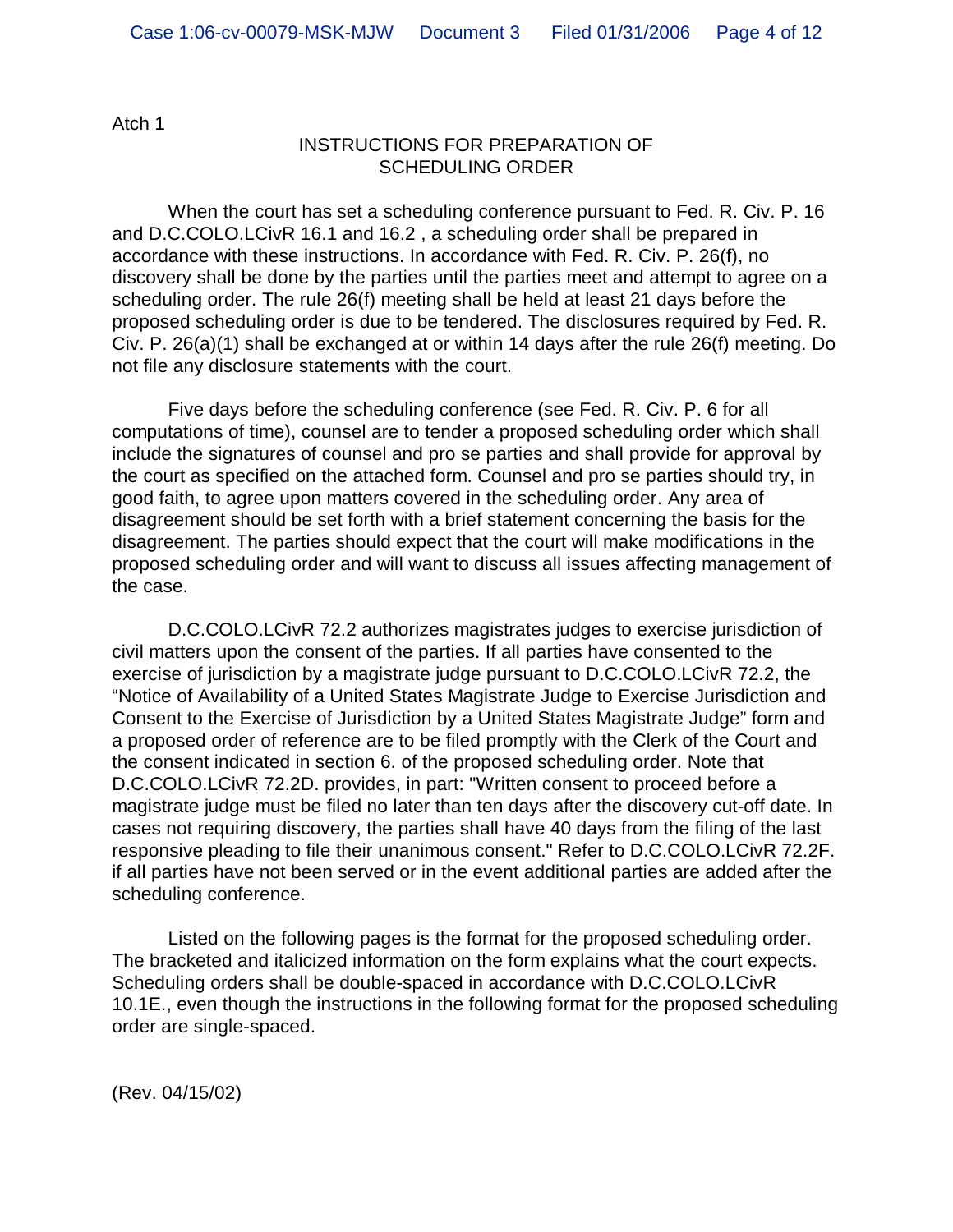Atch 2

# **IN THE UNITED STATES DISTRICT COURT FOR THE DISTRICT OF COLORADO**

Civil Action No.

Plaintiff(s),

v.

Defendant(s).

# **SCHEDULING ORDER**

## **1. DATE OF CONFERENCE AND APPEARANCES OF COUNSEL AND** *PRO SE* **PARTIES**

*[Provide the date of the conference and the names, addresses, and telephone numbers of counsel for each party and each* pro se *party. Identify by name the party represented by each counsel.]*

# **2. STATEMENT OF CLAIMS AND DEFENSES**

- *a. Plaintiff(s):*
- *b. Defendant(s):*
- *c. Other Parties:*

*[Provide concise statements of all claims or defenses. Each party, in light of formal or informal discovery undertaken thus far, should take special care to eliminate frivolous claims or defenses. Fed. R. Civ. P. 16(c)(1), 11. Do not summarize the pleadings. Statements such as "defendant denies the material allegations of the complaint" are not acceptable.]*

#### **3. UNDISPUTED FACTS**

The following facts are undisputed: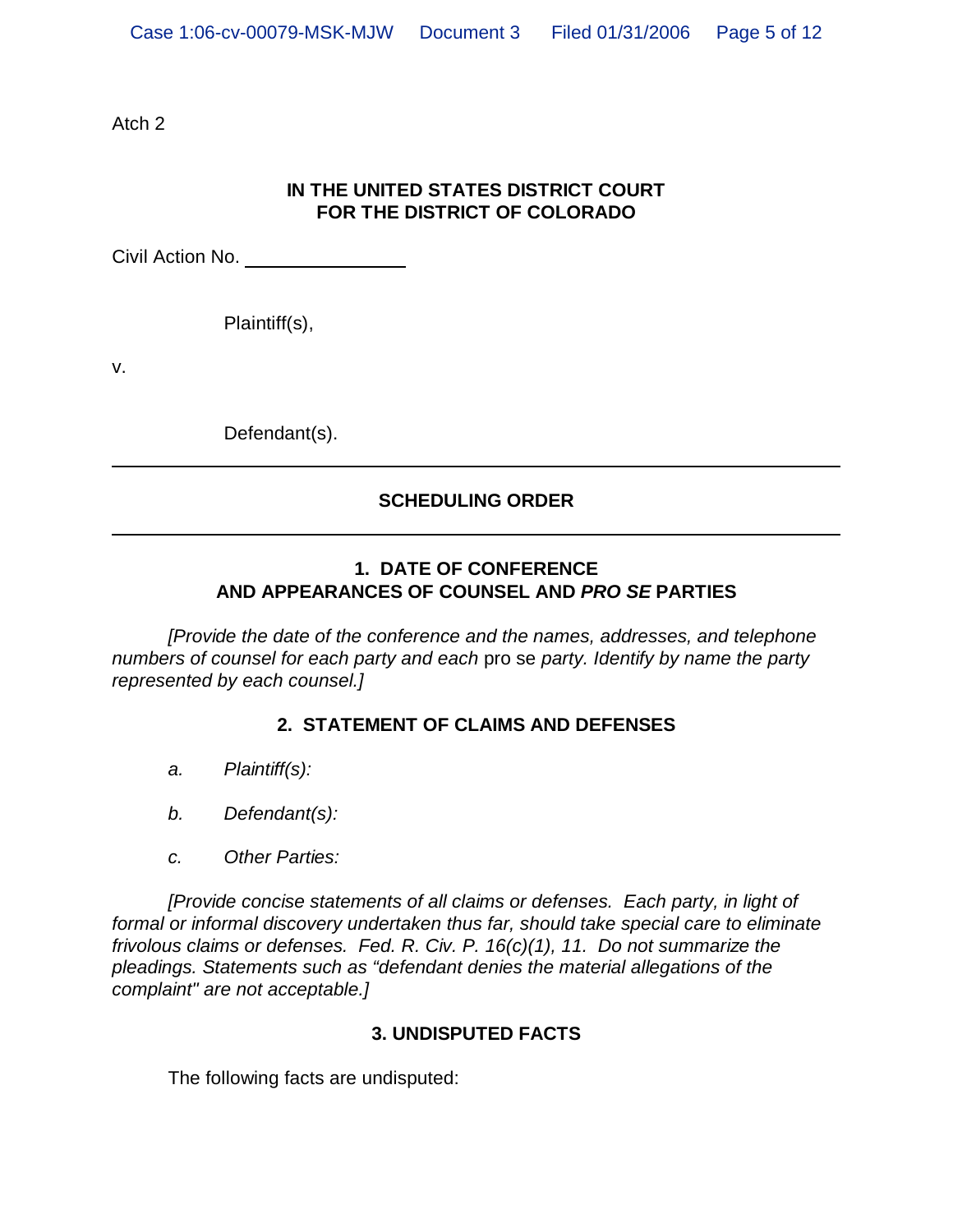*[When the parties have their rule 26(f) meeting, they should make a good-faith attempt to determine which facts are not in dispute.]*

## **4. COMPUTATION OF DAMAGES**

*[Include a computation of all categories of damages sought and the basis and theory for calculating damages. See Fed. R. Civ. P. 26(a)(1)(C). This should include the claims of all parties. It should also include a description of the economic damages, noneconomic damages, and physical impairment claimed, if any.]*

#### **5. REPORT OF PRECONFERENCE DISCOVERY AND MEETING UNDER FED. R. CIV. P. 26(f)**

a. Date of rule 26(f) meeting.

b. Names of each participant and party he/she represented.

c. Proposed changes, if any, in timing or requirement of disclosures under Fed. R. Civ. P. 26(a)(1).

d. Statement as to when rule 26(a)(1) disclosures were made or will be made.

*[If a party's disclosures were not made within the time provided in Fed. R. Civ. P. 26(a)(1), the party must provide here an explanation showing good cause for the omission.]*

e. Statement concerning any agreements to conduct informal discovery, including joint interviews with potential witnesses, exchanges of documents, and joint meetings with clients to discuss settlement. If there is agreement to conduct joint interviews with potential witnesses, list the names of such witnesses and a date and time for the interview which has been agreed to by the witness, all counsel, and all *pro se* parties.

#### **6. CONSENT**

*[Pursuant to D.C.COLO.LCivR 72.2, all full-time magistrate judges in the District of Colorado are specially designated under 28 U.S.C. §636(c)(1) to conduct any or all proceedings in any jury or nonjury civil matter and to order the entry of judgment. Upon consent of the parties and an order of reference from the district judge, the magistrate judge assigned the case under 28 U.S.C. § 636(a) and (b) will hold the scheduling conference and retain settlement jurisdiction, whereas pretrial case management, jurisdiction of dispositive motions, and trial will be assigned to the magistrate judge*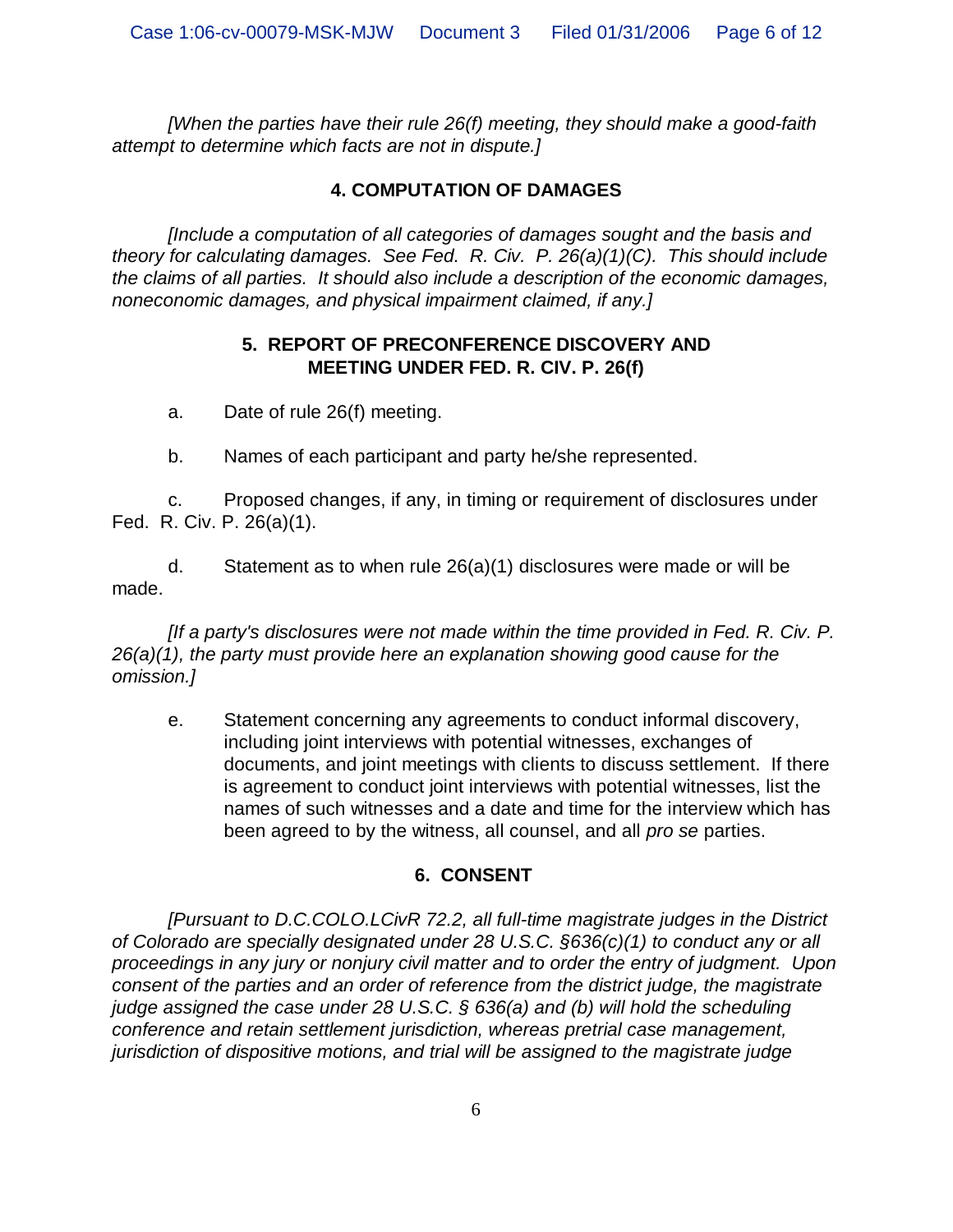*drawn at random under D.C.COLO.LCivR 72.2.]*

*[Indicate below the parties' consent choice.]*

All parties *[have or have not]* consented to the exercise of jurisdiction of a magistrate judge.

## **7. CASE PLAN AND SCHEDULE**

a. Deadline for Joinder of Parties and Amendment of Pleadings:

*[Set time period within which to join other parties and to amend all pleadings. This portion of the scheduling order relates to timing only. It does not eliminate the necessity to file an appropriate motion and to otherwise comply with Fed. R. Civ. P. 15. Unless otherwise ordered in a particular case, for good cause, these dates should be no later than 45 days after the date of the scheduling conference, so as to minimize the possibility that late amendments and joinder of parties will precipitate requests for extensions of discovery cutoff, final pretrial conference, and dispositive motion dates. Counsel and* pro se *parties should plan discovery so that discovery designed to identify additional parties or claims is completed before these deadlines.]*

- b. Discovery Cut-off:
- c. Dispositive Motion Deadline:

*[Set time periods in which discovery is to be completed and dispositive motions are to be filed.]*

- d. Expert Witness Disclosure
	- *[(1) State anticipated fields of expert testimony, if any.*
	- *(2) State any limitations proposed on the use or number of expert witnesses.*

*(3) The parties shall designate all experts and provide opposing counsel and any pro se party with all information specified in Fed. R. Civ. P. 26(a)(2) on or before \_\_\_\_\_\_\_\_\_\_\_\_\_\_\_\_\_\_, 200\_\_.*

*(4) The parties shall designate all rebuttal experts and provide opposing counsel and any pro se party with all information specified in Fed. R. Civ. P. 26(a)(2) on or before \_\_\_\_\_\_\_\_\_\_\_\_\_\_\_, 200\_\_.*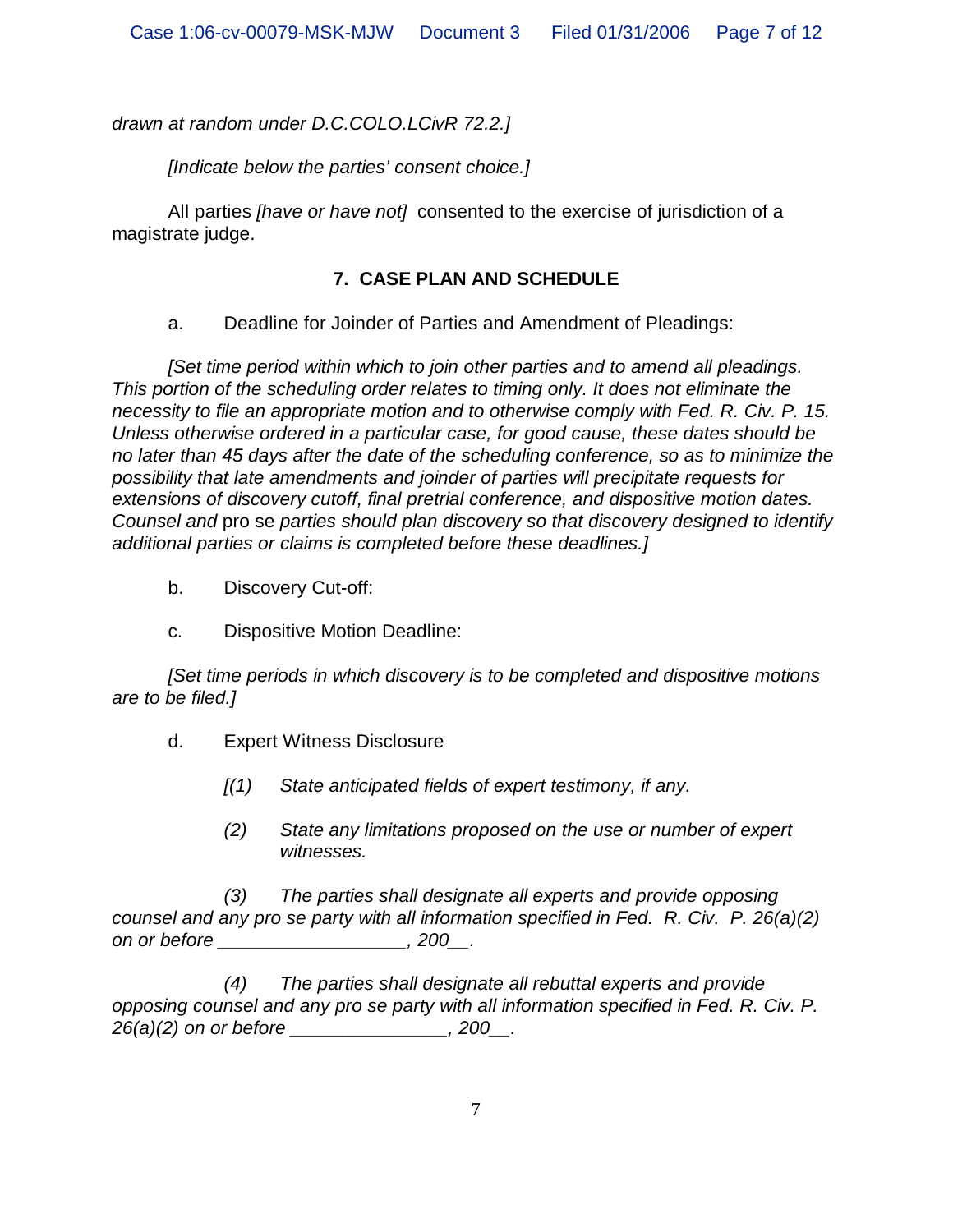*(5) Notwithstanding the provisions of Fed. R. Civ. P. 26(a)(2)(B), no exception to the requirements of the rule will be allowed by stipulation of the parties unless the stipulation is approved by the court.]*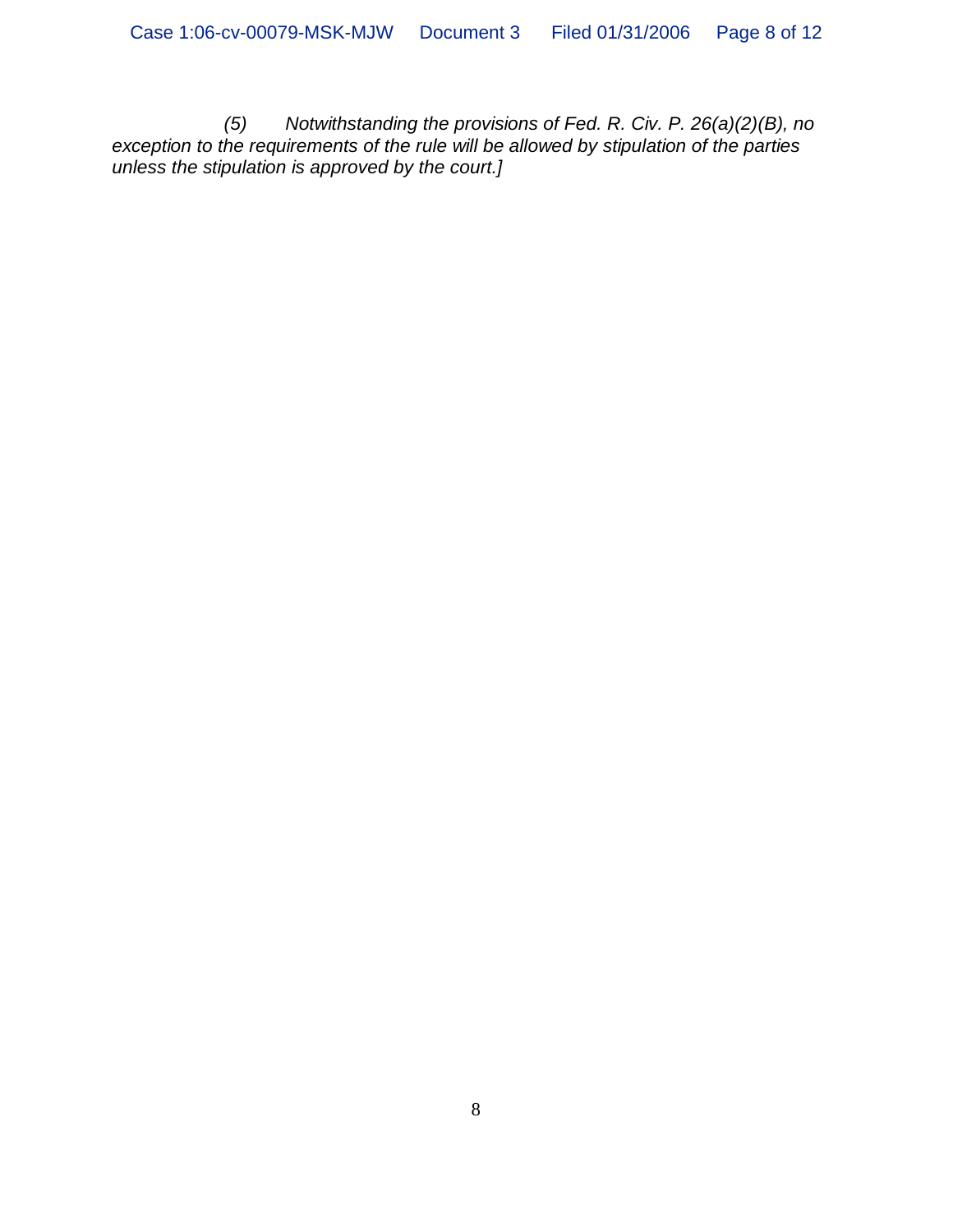#### e. Deposition Schedule:

| Name of Deponent | Date of Deposition | Time of<br>Deposition | Expected Length of<br>Deposition |
|------------------|--------------------|-----------------------|----------------------------------|
|                  |                    |                       |                                  |
|                  |                    |                       |                                  |
|                  |                    |                       |                                  |
|                  |                    |                       |                                  |

*[List the names of persons to be deposed and a schedule of any depositions to be taken, including (i) a good faith estimate of the time needed for the deposition and (ii) time(s) and date(s)for the deposition which have been agreed to by the deponent and persons signing the scheduling order.]*

f. Interrogatory Schedule

*[Set a schedule for the submission of and response to written interrogatories, if any are desired.]*

g. Schedule for Request for Production of Documents

*[Set a schedule for the submission of and response to requests for documents, if any are desired.]*

h. Discovery Limitations:

(1) Any limits which any party wishes to propose on the number of depositions.

(2) Any limits which any party wishes to propose on the length of depositions.

(3) Modifications which any party proposes on the presumptive numbers of depositions or interrogatories contained in the federal rules.

(4) Limitations which any party proposes on number of requests for production of documents and/or requests for admissions.

*[At the rule 26(f) meeting, the parties should make a good-faith attempt to agree to limit the number of depositions, interrogatories, requests for admissions, and requests for production. In the majority of cases, the parties should anticipate that discovery, will be limited as specified in Fed. R. Civ. P. 30(a)(2)(A), 33.]*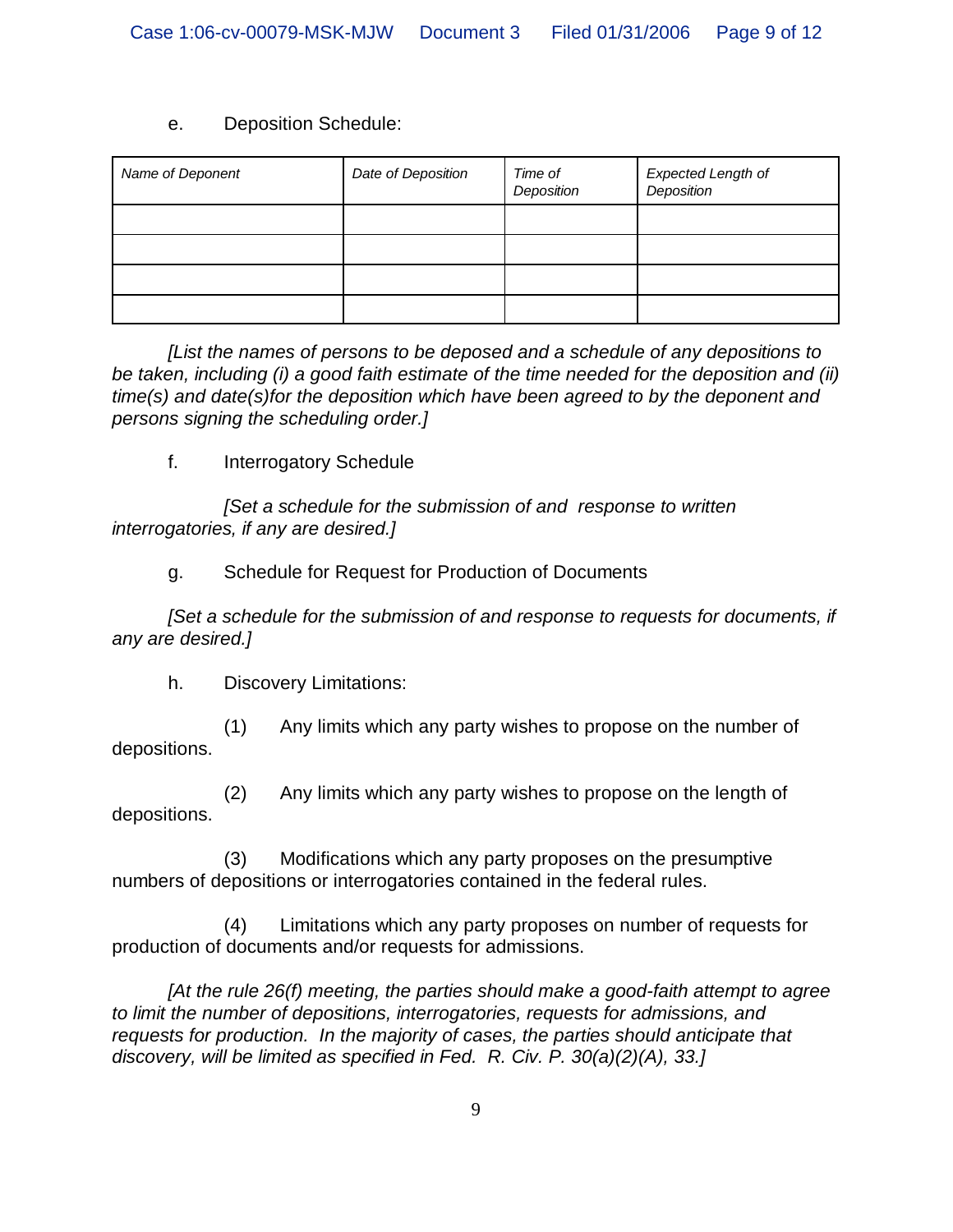## (5) Other Planning or Discovery Orders

*[Set forth any other proposed orders concerning scheduling or discovery.]*

## **8. SETTLEMENT**

*[The parties must certify here that, as required by Fed. R. Civ. P. 26(f), they have discussed the possibilities for a prompt settlement or resolution of the case by alternate dispute resolution. They must also report the result of any such meeting, and any similar future meeting, to the magistrate judge within ten days of the meeting.]*

## **9. OTHER SCHEDULING ISSUES**

a. A statement of those discovery or scheduling issues, if any, on which counsel, after a good-faith effort, were unable to reach an agreement.

b. Anticipated length of trial and whether trial is to the court or jury.

# **10. DATES FOR FURTHER CONFERENCES**

*[The magistrate judge will complete this section at the scheduling conference if he or she has not already set deadlines by an order filed before the conference.]*

a. A settlement conference will be held on\_\_\_\_\_\_\_\_\_\_\_\_\_\_\_\_\_\_\_\_\_\_\_\_ at \_\_\_\_\_\_ o'clock \_\_.m.

It is hereby ordered that all settlement conferences that take place before the magistrate judge shall be confidential.

- ( ) *Pro se* parties and attorneys only need be present.
- ( ) *Pro se* parties, attorneys, and client representatives with authority to settle must be present. (NOTE: This requirement is not fulfilled by the presence of counsel. If an insurance company is involved, an adjustor authorized to enter into settlement must also be present.)
- ( ) Each party shall submit a Confidential Settlement Statement to the magistrate judge on or before \_\_\_\_\_\_\_\_\_\_\_\_\_\_\_\_\_\_\_ outlining the facts and issues in the case and the party's settlement position.
- b. Status conferences will be held in this case at the following dates and times:

\_\_\_\_\_\_\_\_\_\_\_\_\_\_\_\_\_\_\_\_\_\_\_\_\_\_\_\_\_\_\_\_\_\_\_\_\_\_\_\_\_\_\_\_\_\_\_\_\_\_\_\_\_\_\_\_\_\_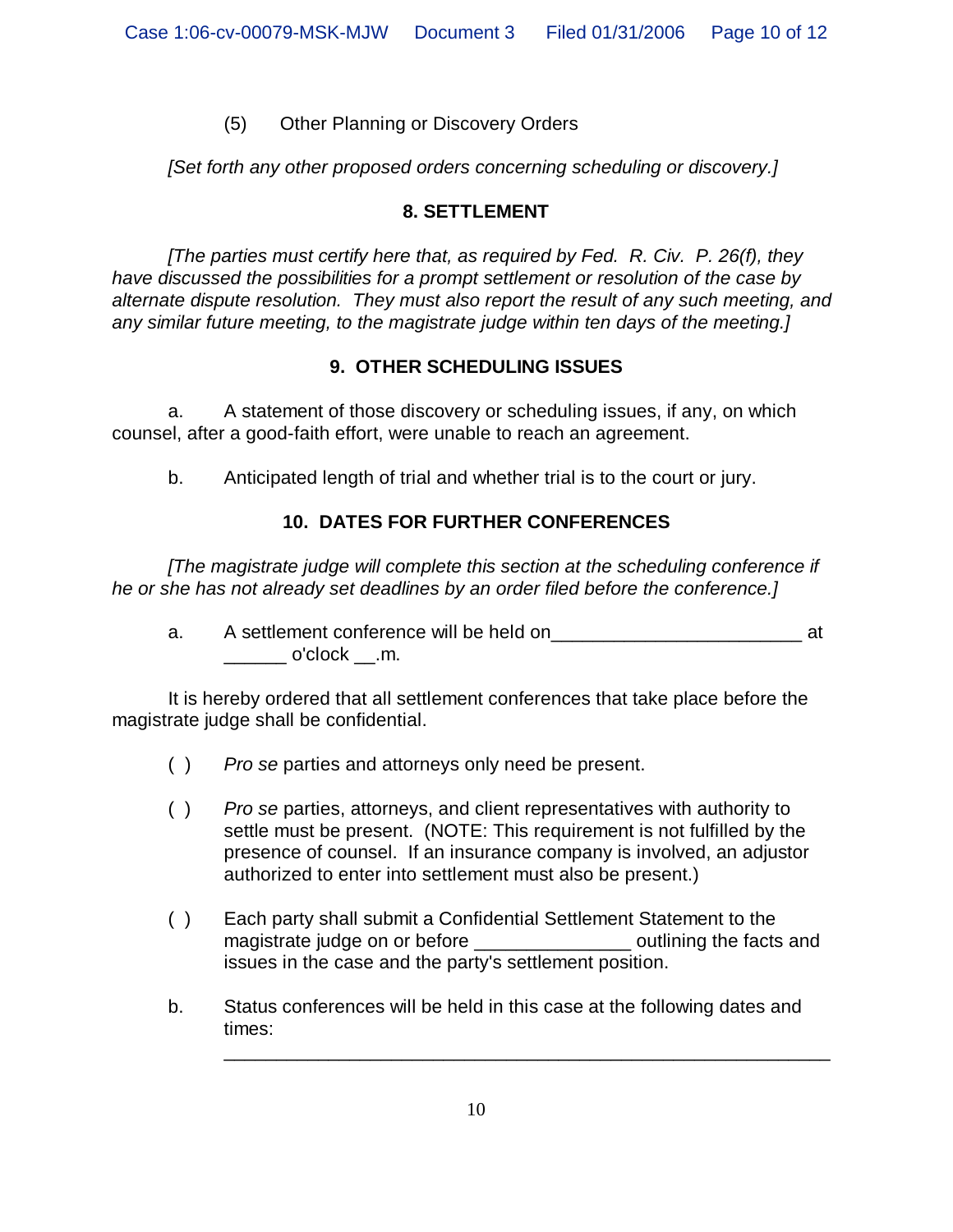c. A final pretrial conference will be held in this case on at o'clock .m. A Final Pretrial Order shall be prepared by the parties and submitted to the court no later than five days before the final pretrial conference.

\_\_\_\_\_\_\_\_\_\_\_\_\_\_\_\_\_\_\_\_\_\_\_\_\_\_\_\_\_\_\_\_\_\_\_\_\_\_\_\_\_\_\_\_\_\_\_\_\_\_\_\_\_\_\_\_\_\_

## **11. OTHER MATTERS**

[*The following paragraph shall be included in the scheduling order:]*

In addition to filing an appropriate notice with the clerk's office, counsel must file a copy of any notice of withdrawal, notice of substitution of counsel, or notice of change of counsel's address or telephone number with the clerk of the magistrate judge assigned to this case.

In addition to filing an appropriate notice with the clerk's office, a *pro se* party must file a copy of a notice of change of his or her address or telephone number with the clerk of the magistrate judge assigned to this case.

With respect to discovery disputes, parties must comply with D.C.COLO.LCivR 7.1A.

The parties filing motions for extension of time or continuances must comply with D.C.COLO.LCivR 6.1D. by submitting proof that a copy of the motion has been served upon the moving attorney's client, all attorneys of record, and all *pro se* parties.

# **12. AMENDMENTS TO SCHEDULING ORDER**

*[Include a statement that the scheduling order may be altered or amended only upon a showing of good cause.]*

DATED this day of  $200$ .

BY THE COURT:

United States Magistrate Judge

\_\_\_\_\_\_\_\_\_\_\_\_\_\_\_\_\_\_\_\_\_\_\_\_\_\_\_\_\_\_\_